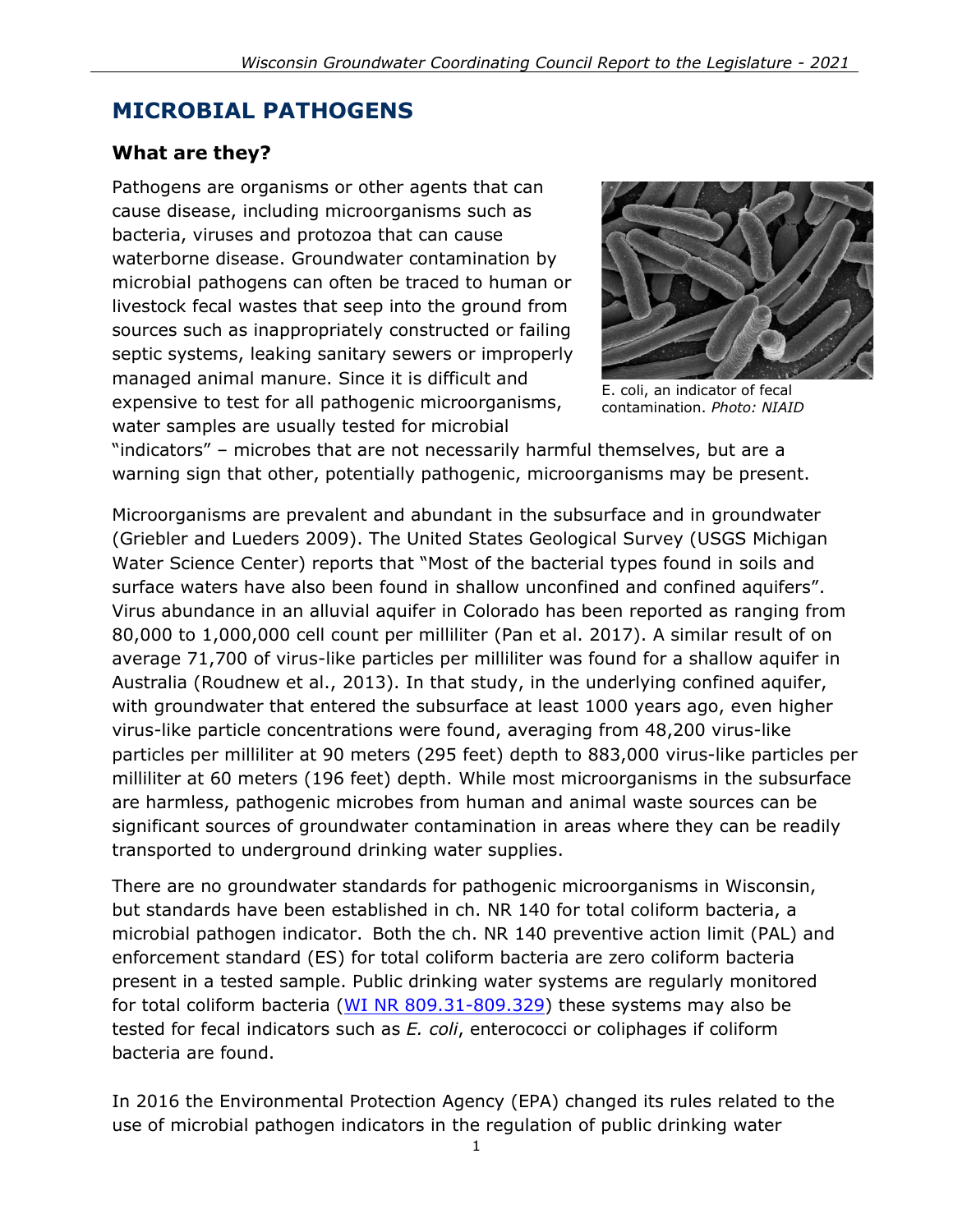systems. In 2016 the EPA's Revised Total Coliform Rule (RTCR) for public drinking water systems went into effect. Prior to the RTCR, there was a drinking water maximum contaminant level (MCL) for total coliform bacteria in public drinking water systems. Under the RTCR the total coliform bacteria MCL was removed and replaced with a total coliform treatment technique (TT). If total coliform bacteria are confirmed present in a public drinking water system the total coliform TT requires system assessment and corrective action.

The EPA also established a drinking water MCL for *E. coli* bacteria under the RTCR. Detection of *E. coli* bacteria is considered a more specific indicator of fecal contamination, and the possible presence of harmful pathogens, than just detection of total coliform bacteria. This is because coliform bacteria of both fecal and nonfecal origin exist, and total coliform testing detects any coliform, regardless of its origin. Under the RTCR there is no MCL violation for total coliform bacteria positive samples only, but if *E. coli* indicator bacteria are confirmed present in a public drinking water system there is an MCL violation.

The presence of *E. coli* bacteria in a drinking water supply indicates possible exposure to pathogens, potentially resulting in serious, acute health effects. Detection of *E. coli* bacteria in a public water supply system is considered an immediate public health issue and public notification is required. That notification informs the consumer of the public health threat, and instructs the consumer to either boil water from the public water supply before consuming, or to use bottled water. An assessment of the integrity of the water supply system is also required, with correction of any sanitary defects found.

Coliforms are a broad class of bacteria that are naturally present in the environment and are used as an indicator that other potentially harmful microorganisms may be present. Total coliforms, with a few exceptions, are not harmful to humans. Coliforms are abundant in the feces of warm-blooded animals, but can also be found in aquatic environments, soil, and on vegetation*. E.coli* bacteria are a type of coliform bacteria that serve as a fecal indicator in drinking water. Fecal indicators, such as *E. coli*, enterococci and coliphages, are microbes whose presence more specifically indicates that water may be contaminated with human or animal wastes. Pathogenic microorganisms in drinking water can make people very sick and can result in death. Common symptoms include diarrhea, cramps, nausea and headaches. Microbial contamination may pose a special health risk for infants, young children, the elderly and people with severely compromised immune systems.

Microbial pathogen contamination is of particular concern in public water systems, because a large number of people can be exposed to contamination in a short amount of time. In 1993, pathogen contamination at Milwaukee's surface watersourced drinking water system resulted in 69 deaths and more than 403,000 cases of illness before the epidemic and its source were recognized. In 2007 an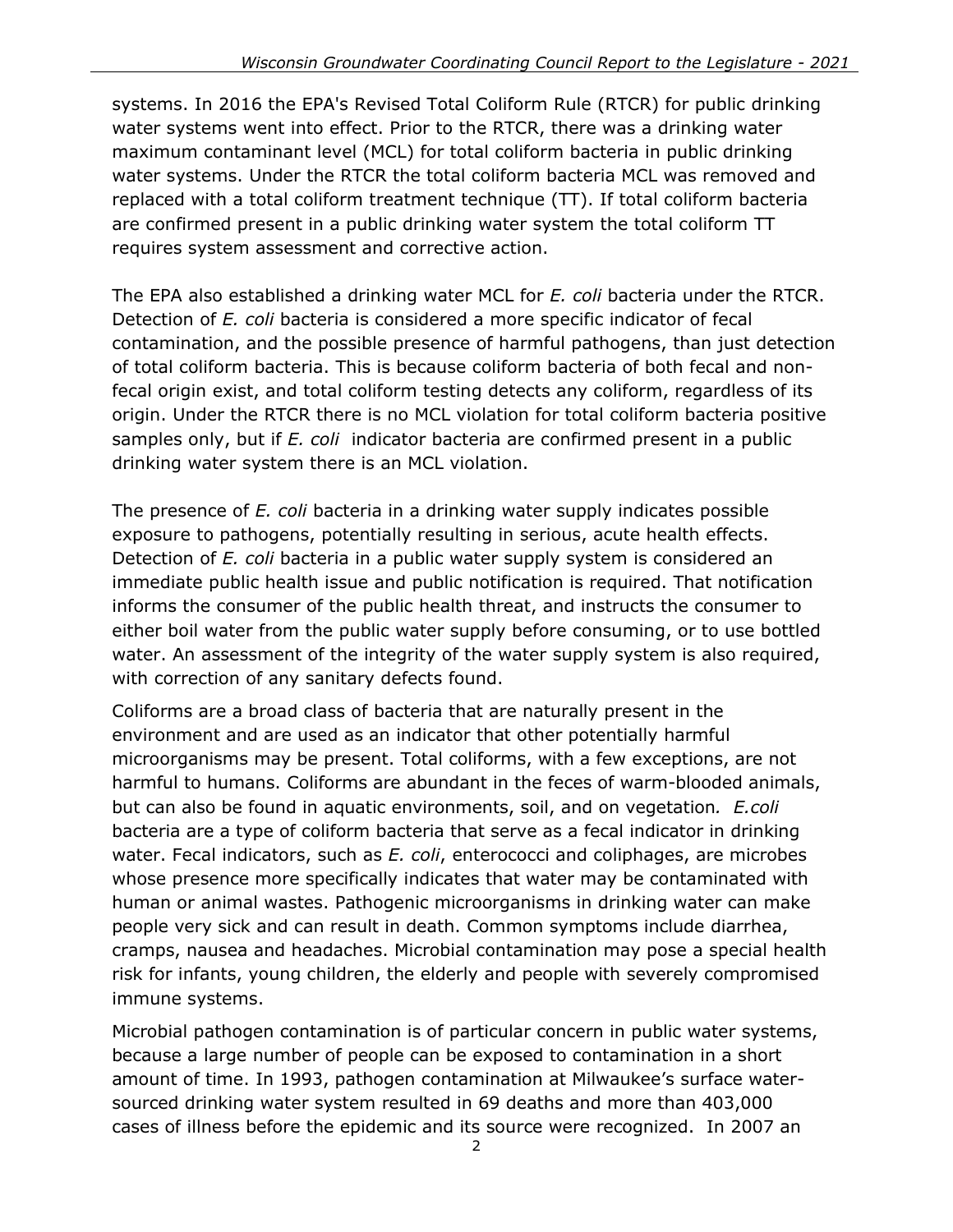outbreak of norovirus, caused by contaminated well water, sickened 229 diners and staff at a Door County restaurant (Borchardt et al. 2011).

Antibiotic resistance, associated with subsurface microorganisms, may also be a significant groundwater contaminant in some situations. Use of antibiotics can result in antibiotic resistance (ineffectiveness of antibiotics in treating infections) spreading into the environment. Groundwater monitoring around swine lagoons in Illinois found that antibiotic resistant genes, associated with lagoon leakage, were present in groundwater (Krapac et al. 2004). In a study of manure at a Wisconsin dairy farm, Walczak et al. (2011) isolated *E. Coli* bacteria that were resistant to four different antibiotics (cephalothin, ampicillin, tetracycline, and erythromycin). The *E. Coli* populations in the manure multiplied on average by about 15 after three days. *E. Coli* may be leached from manure and this might lead to spread of antibiotic resistance to groundwater.

### **Occurrence in Wisconsin**

In Wisconsin, it is well known that groundwater in areas with karst geology – soluble carbonate bedrock, with many large fractures through which water flows rapidly, sometimes with karst surficial features, such as sinkholes, caves and disappearing streams present – is vulnerable to microbial contamination and needs special consideration and protection. In these areas, particularly where there is also thin soil cover and shallow groundwater levels, there is little opportunity for soil to slow and attenuate the transport of microbes. This results in a greater risk that viable pathogens may reach water supply wells. Soluble carbonate bedrock with karst potential can be found in some parts of the state. Door County and parts of Kewaunee County are especially vulnerable since these areas additionally have



Karst potential in Wisconsin. Areas with carbonate bedrock within 50 feet of the land surface are particularly vulnerable to groundwater contamination. *Figure*: *[WGNHS](https://wgnhs.uwex.edu/water-environment/karst-sinkholes/)*

very thin soils. An estimated 17% of private water supply wells statewide test positive for total coliform bacteria (Knobeloch et al., 2013). Sampling of private water supply wells in Kewaunee County (Kewaunee Co., 2014) has suggested that,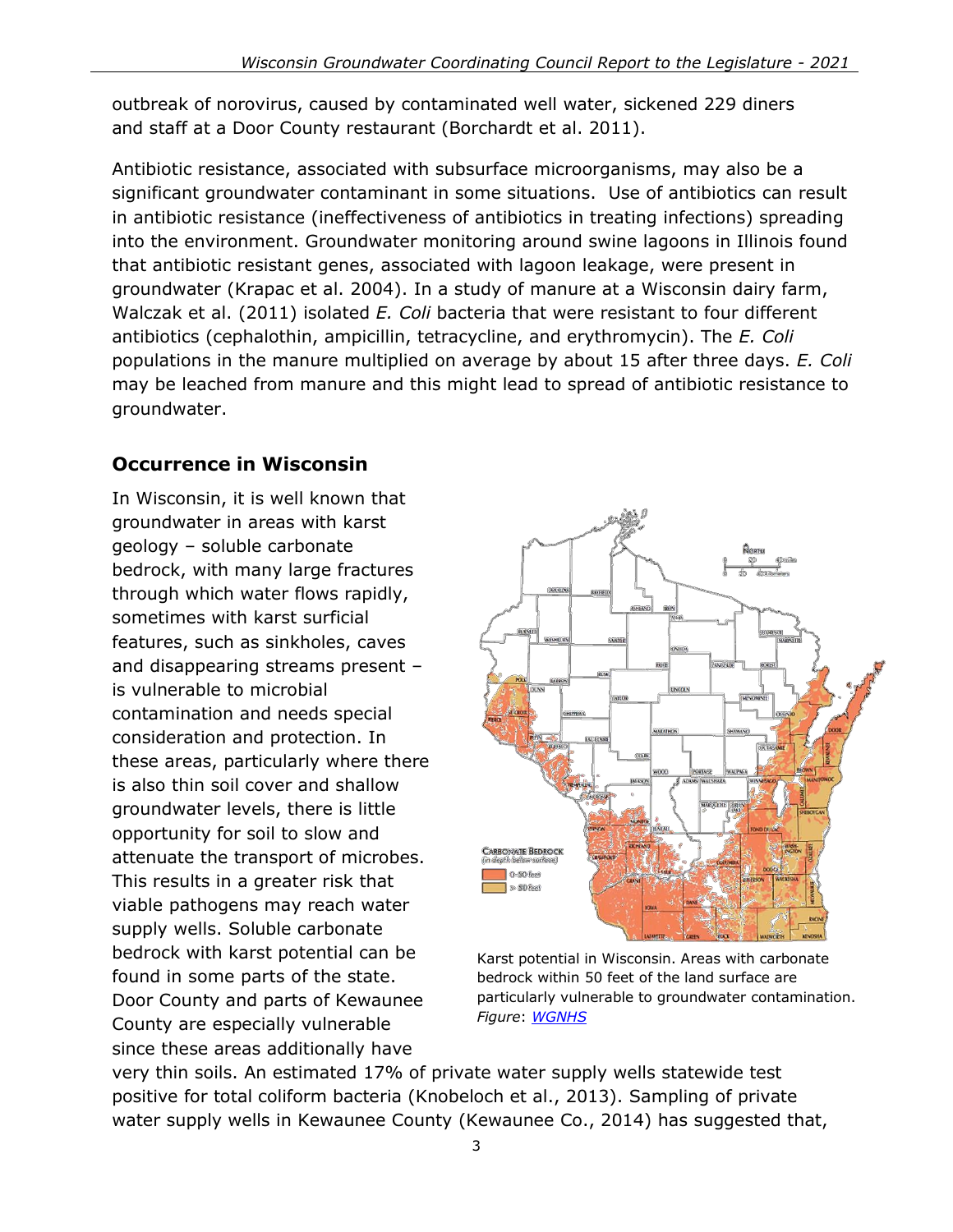in some parts of the county, wells are testing positive for total coliform bacteria at percentages much higher than the statewide average.

A more recent, emerging concern is the potential presence of viruses in drinking water wells, including norovirus, adenovirus and enterovirus. Virus contamination may not necessarily correlate well with total coliform bacteria detection in groundwater (Borchardt et al., 2003b) because viruses have different transport properties than bacteria.

Viruses may be detected in water samples using cell culture methods that measure the cytopathic effect of viruses grown on various cell culture media. Not all types of viruses are culturable, but molecular nucleic acid based methods, such as polymerase chain reaction (PCR), can be used to detect viral genetic material, even from nonculturable viruses. Molecular nucleic acid based methods such as PCR, however, cannot distinguish between genetic material from viable, infectious viruses and genetic material from inactivated, nonviable viruses (Donia et al., 2009).

Research studies, utilizing PCR methods, have detected human enteric virus genomic material in both public and private wells in Wisconsin (Borchardt et al., 2003a, 2004, and 2007). There is limited statewide groundwater virus occurrence data since testing for viral genomic material is expensive, not routinely perform, and levels cannot be reliably inferred from total coliform results. In cities where such studies have been conducted, such as La Crosse and Madison, it has been suggested that transport of viruses from municipal sewer systems to groundwater supplies may be occurring and that this transport might be very rapid (Hunt et al., 2010; Bradbury et al., 2013). These studies suggest that viral contamination of groundwater could potentially occur at other municipal water systems because municipal wells are generally completed in areas with sanitary sewers.

The risk of finding pathogens in groundwater is seasonably variable but typically highest following spring snowmelt or large rainstorms that generate runoff, since these events can create large pulses of water that move quickly through the ground, potentially carrying microbes from septic systems, sewer mains and manure sources (Uejio et al., 2014). Nutrient management plans can help reduce the risk of contamination due to manure spreading, but even with the best manure management practices it is difficult to eliminate occurrences. Over 60 private wells have had to be replaced since 2006 due to manure contamination, at a cost to the state of over \$500,000 (Source: DNR Well Compensation Fund records).

There is evidence that disinfection with chlorine or ultraviolet light may reduce the risk of illness from viruses and other microbial sources (Borchardt et al., 2012; Lambertini et al., 2012; Uejio et al., 2014). Continuous disinfection is not dependent on indicator tests to protect human health. Disinfection, however, is not required by law for public water systems that source their drinking water from groundwater. About 60 municipalities in Wisconsin do not disinfect their public water supplies.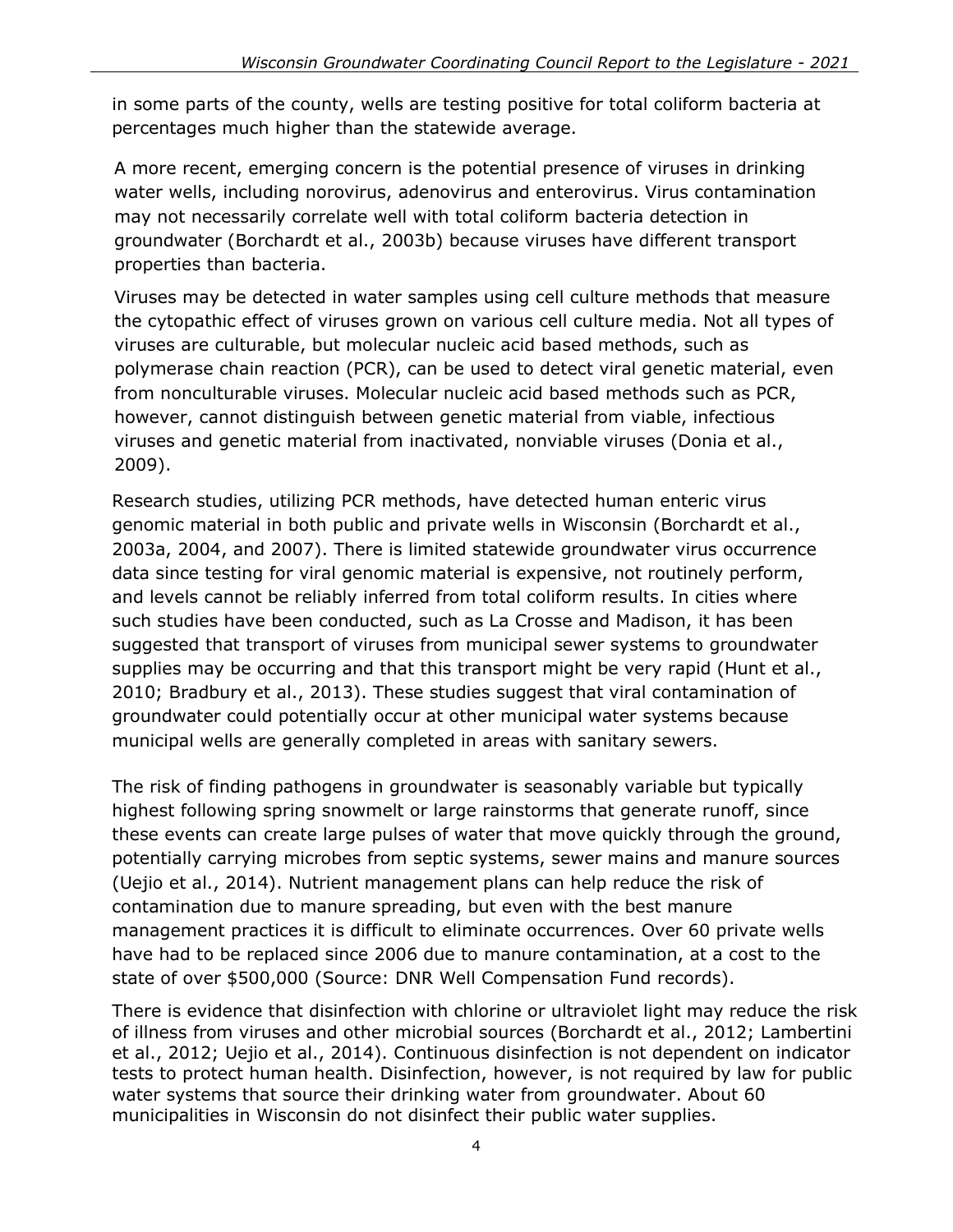# **GCC Agency Actions**

Homeowner complaints about private well *bacterial* contamination events, which often correspond with manure spreading, are an ongoing concern for GCC agencies. Unfortunately, the standard methods for testing for bacteria do not show whether the bacteria are derived from human or animal sources and until 2007 there were no readily available methods for testing for manure.

Funding from the Wisconsin Groundwater Research and Monitoring Program (WGRMP) has supported the development of laboratory techniques that have made it possible to discern whether bacteria are from human, animal or other sources (Pedersen et al., 2008; Long and Stietz, 2009). These microbial source tracking (MST) tools include tests for *Rhodococcus coprophilus* (indicative of grazing animal manure), *Bifidobacteria* (indicative of human waste) and *Bacteroides* (indicative of recent fecal contamination by either humans and/or grazing animals). An analysis can successfully detect bovine adenoviruses to indicate bovine fecal contamination of groundwater (Sibley et al., 2011).



Dr. Sam Sibley, UW-Madison Department of Soil Science, collects a well water sample from a residential home to analyze using new MST tools. Video story at: [https://youtu.be/dpE58Rd4i4E.](https://youtu.be/dpE58Rd4i4E) *Photo*: *Carolyn Betz, UW [ASC](https://www.flickr.com/photos/uwiscseagrant/)*

The DNR has been using these tools as they become available to determine the source of fecal contamination in private wells. DNR's Drinking Water & Groundwater and Runoff Management programs are working with the DATCP nutrient management program to find ways of controlling this major source of contamination. The DNR, in conjunction with DATCP, are working on revised performance standards and prohibitions related to manure land application in areas of the state with carbonate bedrock and shallow soils.

The DNR developed a rule mandating disinfection of municipal drinking water but this was repealed by the state legislature in 2011. Nationally, the EPA included virus types found in Wisconsin studies on the list of 30 unregulated contaminants that were monitored from 2013 to 2015 in 6,000 public water systems across the United States to gather information to support future drinking water

protection. In that sampling, the Unregulated Contaminant Monitoring Rule 3 (UCMR-3) sampling effort, the presence of enterovirus was evaluated using microbial culture methods, and the presence of enterovirus and norovirus genetic material was evaluated using PCR methods. No enteroviruses, or enterovirus or norovirus genetic material, was reported detected in Wisconsin under the UCMR-3 sampling effort.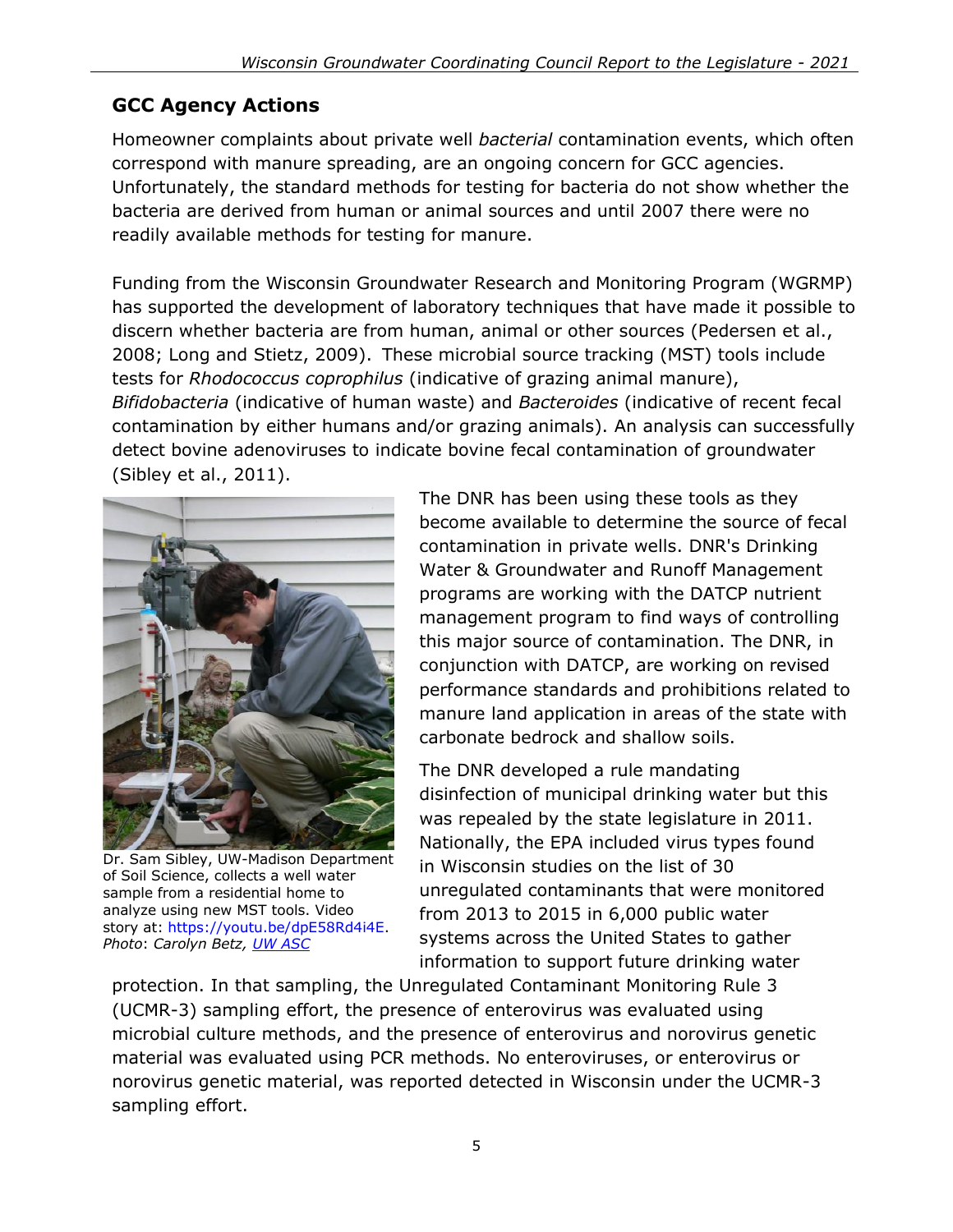## **Future Work**

Improving best practices for well construction in the vulnerable karst areas of the state is an ongoing topic of concern. In addition to the potential threat to health posed by manure sources, there are indications that inadequately constructed and maintained septic systems and leach fields could also be sources of microbial groundwater contamination and therefore detrimental to public health and the environment in areas where wells draw from shallow carbonate aquifers. This points to a need to revise the requirements for the construction of private water wells in these areas.

Most of the current data on bacterial contamination in Wisconsin is derived from private well samples. However, public drinking water systems that disinfect their water supplies are also required to sample quarterly for bacteria from the raw water (before treatment) in each well. The DNR began tracking total coliform detects in the raw water sample through its Drinking Water System database, so evaluation of this monitoring data from public wells may enhance understanding of statewide bacterial contamination. This understanding would be further enhanced by an analysis of the equivalence and positive predictive value of the laboratory methods (PCR kits, testing protocols) used to measure concentrations of bacteria and bacterial indicators in groundwater.

There are unanswered questions about viruses in drinking water as well. While previous work has suggested that municipal sanitary sewers may be potential sources of viruses in groundwater, the exact mechanism of entry in cities like Madison is unknown and cannot be explained by normal assumptions about hydrogeology. A study funded by the Wisconsin Groundwater Research and Monitoring



Pumping test at one of Madison's municipal wells, part of a WGRMP-funded study to enhance understanding of fractures and virus transport. *Photo*: *Jean Bahr*

Program investigated whether the rapid transport of viruses between the shallow and deep aquifers in Madison can be explained by vertical fractures in the shale layer that separates them. More research is needed on the transport and survival times of various viruses in groundwater aquifers.

Finally, additional public health studies where clinical samples and water samples are collected simultaneously, such as those conducted by GCC researchers in La Crosse, are needed to better describe the relationship between cause of illness and groundwater pathogens.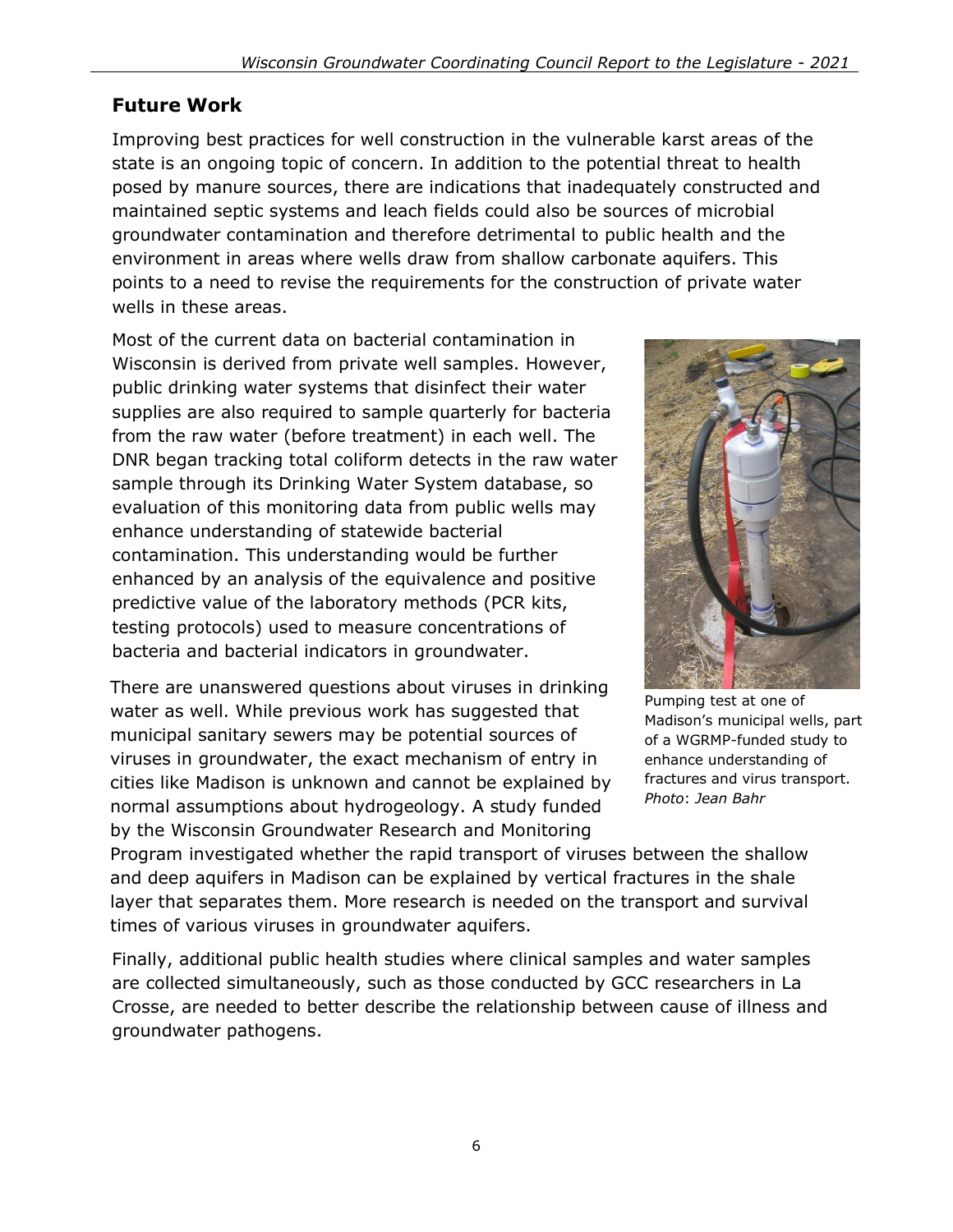### **Further Reading**

[DNR overview of bacteriological contamination in drinking](https://dnr.wi.gov/files/PDF/pubs/DG/DG0003.pdf) water

[DNR overview of cryptosporidium in drinking water](https://dnr.wi.gov/files/PDF/pubs/DG/DG0034.pdf)

[DHS fact sheet on manure contamination of private wells](https://www.dhs.wisconsin.gov/publications/p02952.pdf)

[WGNHS overview of karst landscapes](https://wgnhs.wisc.edu/water-environment/karst-sinkholes/)

[WGNHS report on municipal drinking water safety](https://wgnhs.wisc.edu/catalog/publication/000919/resource/es053)

[DNR list of municipal drinking water systems that disinfect](https://dnr.wi.gov/topic/drinkingwater/documents/municipaldisinfectlist.pdf)

#### **References**

Borchardt, M. A., P. D. Bertz, S. K. Spencer, D. A. Battigelli. 2003a. Incidence of enteric viruses in groundwater from household wells in Wisconsin. Applied and Environmental Microbiology, 69(2):1172- 1180. Available at <http://www.ncbi.nlm.nih.gov/pmc/articles/PMC143602/>

Borchardt, M. A., P. H. Chyou, E. O. DeVries, E. A. Belongia. 2003b. Septic system density and infectious diarrhea in a defined population of children. Environmental Health Perspectives, 111(5):742-748. Available at <http://www.ncbi.nlm.nih.gov/pmc/articles/PMC1241485/>

Borchardt, M.A., N. L. Haas, R. J. Hunt. 2004. Vulnerability of drinking-water wells in La Crosse, Wisconsin, to enteric-virus contamination from surface water contributions. Applied and Environmental Microbiology, 70(10): 5937-5946. Available at <http://www.ncbi.nlm.nih.gov/pmc/articles/PMC522136/>

Borchardt, M.A., K. R. Bradbury, M. B. Gotkowitz, J. A. Cherry, B. L. Parker. 2007. Human enteric viruses in groundwater from a confined bedrock aquifer. Environmental Science & Technology 41(18):6606- 6612.

Borchardt , M. A. , K. R. Bradbury, E. C. Alexander, R. J. Kolberg, S. C. Alexander, J. R. Archer, L. A. Braatz, B. M. Forest, J. A. Green, S. K. Spencer. 2011. Norovirus outbreak caused by a new septic system in a dolomite aquifer. Ground Water, 49(1):85-97.

Borchardt, M. A., S. K. Spencer, B. A. Kieke, E. Lambertini, F. J. Loge. 2012. Viruses in nondisinfected drinking water from municipal wells and community incidence of acute gastrointestinal illness. Environmental Health Perspectives 120(9):1272:1279. Available at

<http://www.ncbi.nlm.nih.gov/pmc/articles/PMC3440111/>

Bradbury, K.R., M. A. Borchardt, M. B. Gotkowitz, S. K. Spencer, J. Zhu, R. J. Hunt. 2013. Source and transport of human enteric viruses in deep municipal water supply wells. Environmental Science & Technology, 47(9):4096-4103.

Donia, D., Bonanni, E., Diaco, L., Divizia, M. 2009. Statistical correlation between enterovirus genome copy numbers and infectious viral particles in wastewater samples. The Society for Applied Microbiology, Letters in Applied Microbiology, 50 (2010): 237-240.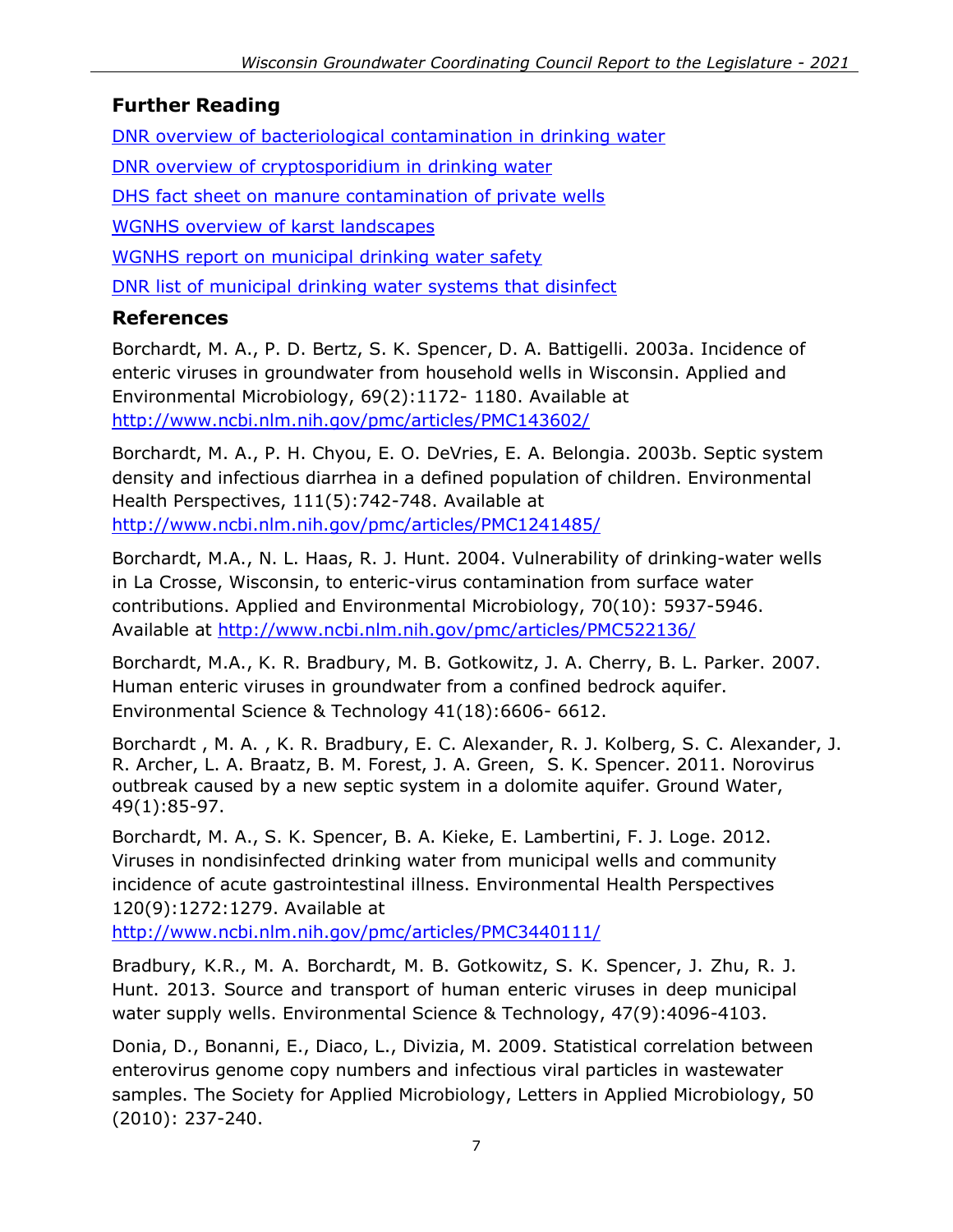Griebler, C., Lueders, T. 2009. Microbial biodiversity in groundwater ecosystems. Freshwater Biology, 54(4): 649-677. Available at <https://onlinelibrary.wiley.com/doi/10.1111/j.1365-2427.2008.02013.x>

Hunt, R. J., T. B. Coplen, N. L. Haas, D. A. Saad, M. A. Borchardt. 2005. Investigating surface water–well interaction using stable isotope ratios of water. Journal of Hydrology, 302 (1-4):154-172.

Hunt, R.J., M.A. Borchardt, K.D. Richards, and S.K. Spencer. 2010. Assessment of sewer source contamination of drinking water wells using tracers and human enteric viruses. Environmental Science and Technology, 44(20):7956–7963.

Kewaunee Co., 2014. Kewaunee County Public Health and Groundwater Protection Ordinance, Ordinance No. 173-9-14. Available at <https://www.kewauneeco.org/i/f/files/Ordinances/Chapter%2030.pdf>

Knobeloch, L., P. Gorski, M. Christenson, H. Anderson. 2013. Private drinking water quality in rural Wisconsin. Journal of Environmental Health, 75(7):16- 20.

Krapac, I. G., Koike, S., Meyer, M. T., et al. 2004. Long-Term Monitoring of the Occurrence of Antibiotic Residues and Antibiotic Resistance Genes in Groundwater near Swine Confinement Facilities. Proceedings of the 4th international conference on pharmaceuticals and endocrine disrupting chemicals in water. Minneapolis, MN. National Groundwater Association. 13-15 Oct. pp. 158-172.

Lambertini, E., M. A. Borchardt, B. A. Kieke, S. K. Spencer, F. J. Loge. 2012. Risk of viral acute gastrointestinal illness from nondisinfected drinking water distribution systems. Environmental Science & Technology 46(17):9299-9307.

Long, S. and J.R. Stietz. 2009. Development and validation of a PCR-based quantification method for Rhodococcus coprophilus. Wisconsin groundwater management practice monitoring project, DNR-206. Available at <http://digital.library.wisc.edu/1711.dl/EcoNatRes.LongProject>

Pan, D., Nolan, J., Williams, K., Robbins, M., Weber, K. Abundance and Distribution of Microbial Cells and Viruses in an Alluvial Aquifer. 2017. Frontiers in Microbiology. DOI:10.3389/fmicb.2017.01199Corpus ID: 12970321. Available at <https://www.ncbi.nlm.nih.gov/pmc/articles/PMC5504356/>

Pedersen, J. T. McMahon, S. Kluender. 2008. Use of human and bovine adenovirus for fecal source tracking. Wisconsin groundwater management practice monitoring project, DNR-195. Available at <http://digital.library.wisc.edu/1711.dl/EcoNatRes.KluenderUse>

Roudnew, B., Lavery, T., Seymour, J., Smith, R., Mitchell, J., 2013. Spatially varying complexity of bacterial and virus-like particle communities within an aquifer system. Aquat. Microb. Ecol. 68, 259-266. Available at <https://doi.org/10.3354/ame01615>